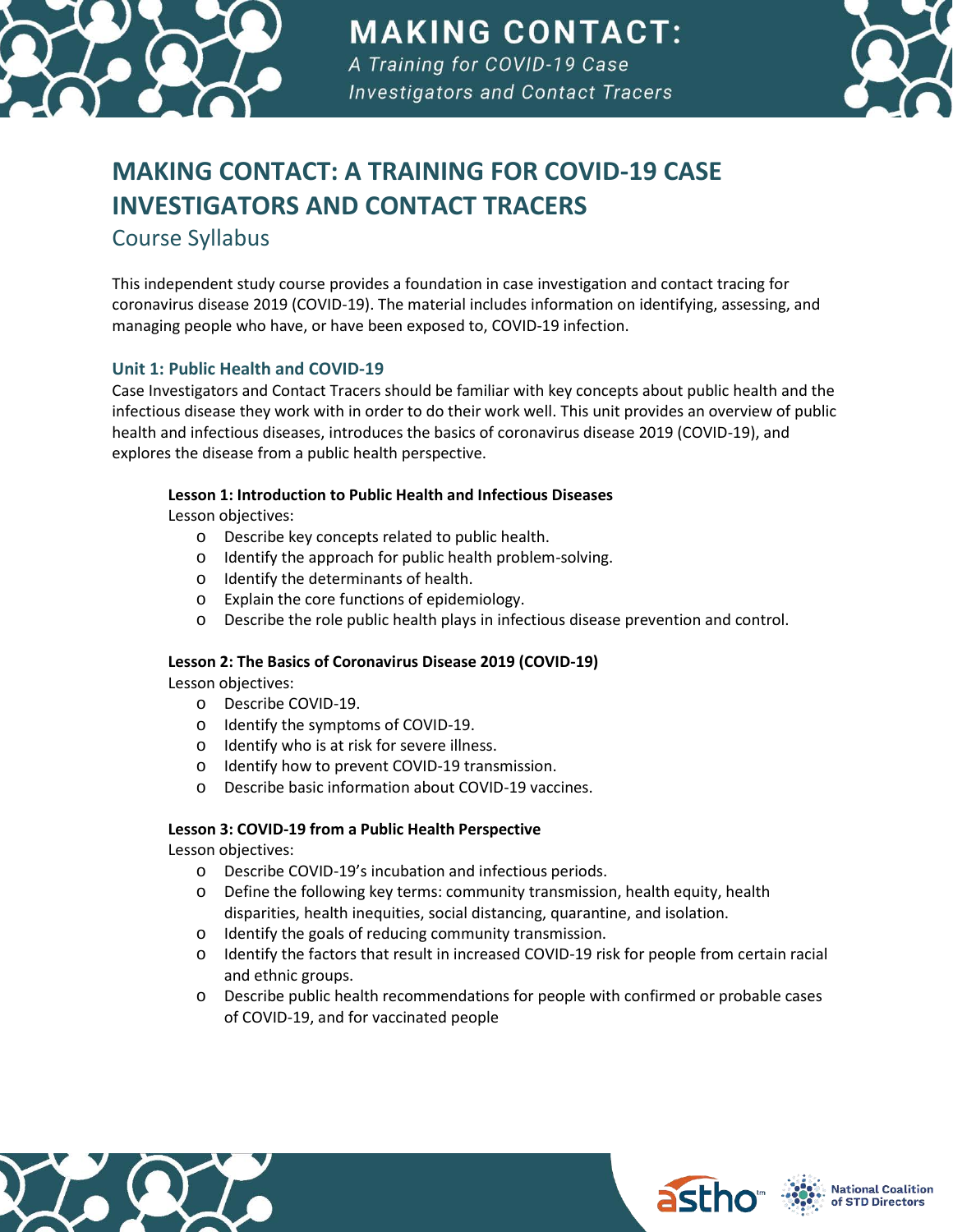### **Unit 2: Case Investigation and Contact Tracing**

Case investigation and contact tracing are essential public health activities that involve supporting people and preventing the spread of infection. This unit provides an introduction to case investigation and contact tracing, including key terms and the steps involved in these two work functions.

#### **Lesson 1: Introduction to Case Investigation and Contact Tracing**

Lesson objectives:

- o Define key terms relating to case investigation and contact tracing.
- o Identify the principles of case investigation and contact tracing.
- o Describe key staff who support case investigation and contact tracing.
- o Define "privacy," "confidentiality," and "public good."
- o Describe the types of technology that can support the case investigation and contact tracing process.

#### **Lesson 2: COVID-19 Case Investigation**

#### Lesson objectives:

- o Identify the steps involved in the case investigation process.
- o Identify tips for locating cases, or people with suspected or confirmed COVID-19.
- o Identify the structure of a case interview.
- o Describe instructions for isolation.
- o Calculate the contact elicitation window.
- o Describe when source investigations may be useful.

#### **Lesson 3: COVID-19 Contact Tracing**

Lesson objectives:

- o Identify the steps involved in the contact tracing process.
- o Identify tips for locating contacts.
- o Identify the structure of a contact tracing interview.
- o Describe how to provide quarantine and monitoring instructions.
- o Calculate when to start and end quarantine.

#### **Unit 3: Conducting Effective Interviews**

Case Investigators and Contact Tracers must know how to communicate effectively during their interactions with cases and contacts. This unit provides information on effective communication techniques, how to approach interactions with humility, and the principles of risk communication and motivational interviewing. The unit also includes practical tips for interviews with cases and contacts, including how to prepare for an interview, and how to work with special populations.

#### **Lesson 1: An Introduction to Communication and Culture**

Lesson objectives:

- o Define rapport.
- o Identify effective communication techniques.
- o Identify active listening techniques.
- o Identify question types, such as open-ended, closed, probing, clarifying, and leading questions.
- o Describe technical terms with plain language.
- o Explain the importance of showing cultural humility.